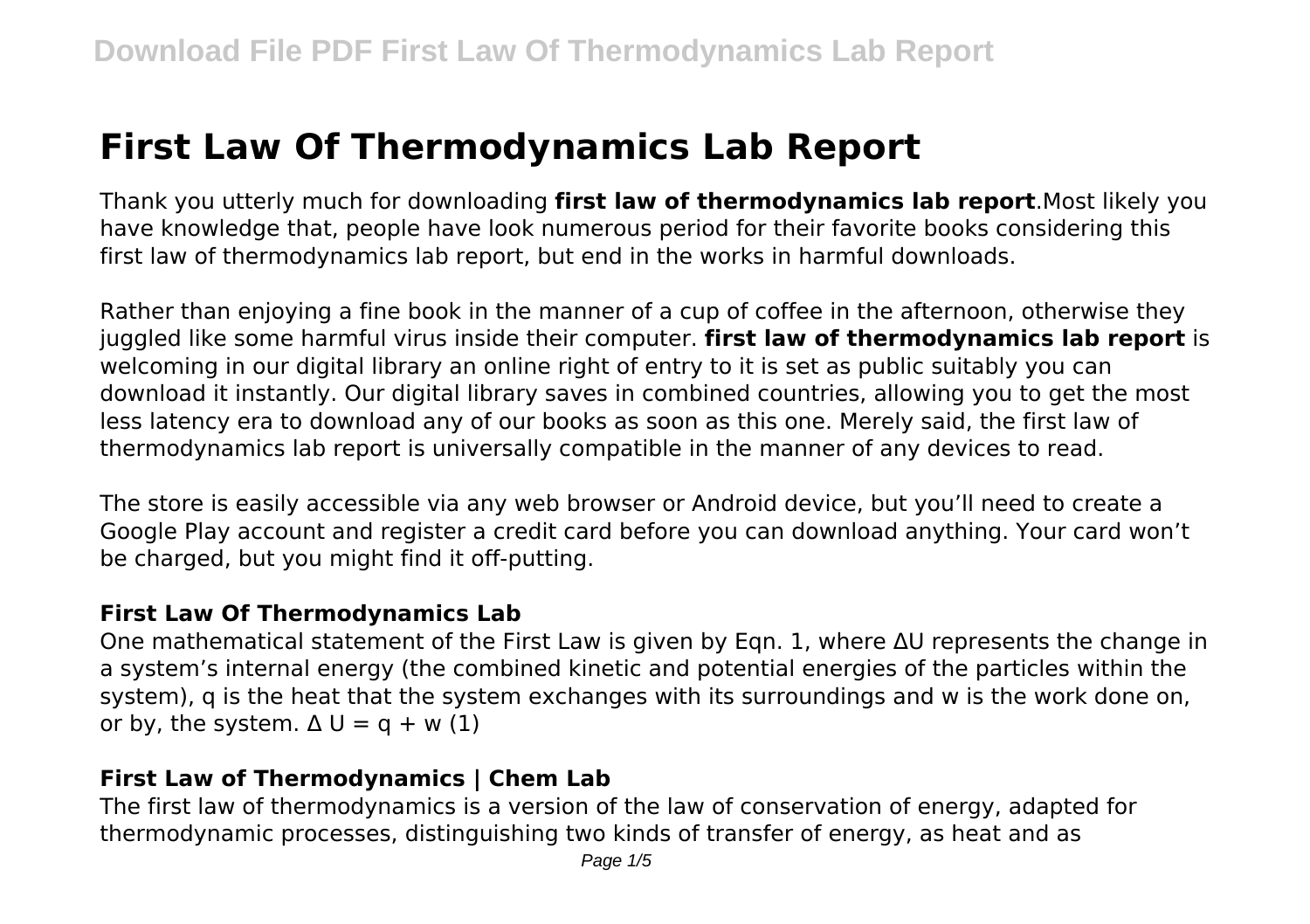thermodynamic work, and relating them to a function of a body's state, called Internal energy.. The law of conservation of energy states that the total energy of an isolated system is constant; energy can be ...

#### **First law of thermodynamics - Wikipedia**

Thus, by the first law of thermodynamics, the work done for each complete cycle must be  $W = Q 1$ − Q 2. In other words, the work done for each complete cycle is just the difference between the heat Q 1 absorbed by the engine at a high temperature and the heat Q 2 exhausted at a lower temperature. The power of thermodynamics is that this conclusion is completely independent of the detailed working mechanism of the engine.

# **Thermodynamics - The first law of thermodynamics | Britannica**

The First Law of Thermodynamics. The first law of thermodynamics deals with the total amount of energy in the universe. The law states that this total amount of energy is constant. In other words, there has always been, and always will be, exactly the same amount of energy in the universe. Energy exists in many different forms.

# **The First Law of Thermodynamics | Introduction to Chemistry**

First Law of Thermodynamics. Energy is conserved and can neither be created nor destroyed. This law is sometimes represented as  $[math]$ Delta E(universe) = 0[/math]. In terms of chemistry, this means that energy is transferred by means of heat or work. As such, the first law is traditionally represented as  $[math]$ Delta E = q + W[/math].

# **Chemistry Lab/Thermodynamics - Wiki - Scioly.org**

OBJECTIVE: Verifying the First Law of Thermodynamics. SUMMARY: The experiment is to investigate the increase of internal energy of an metal body caused by friction. The increase can be observed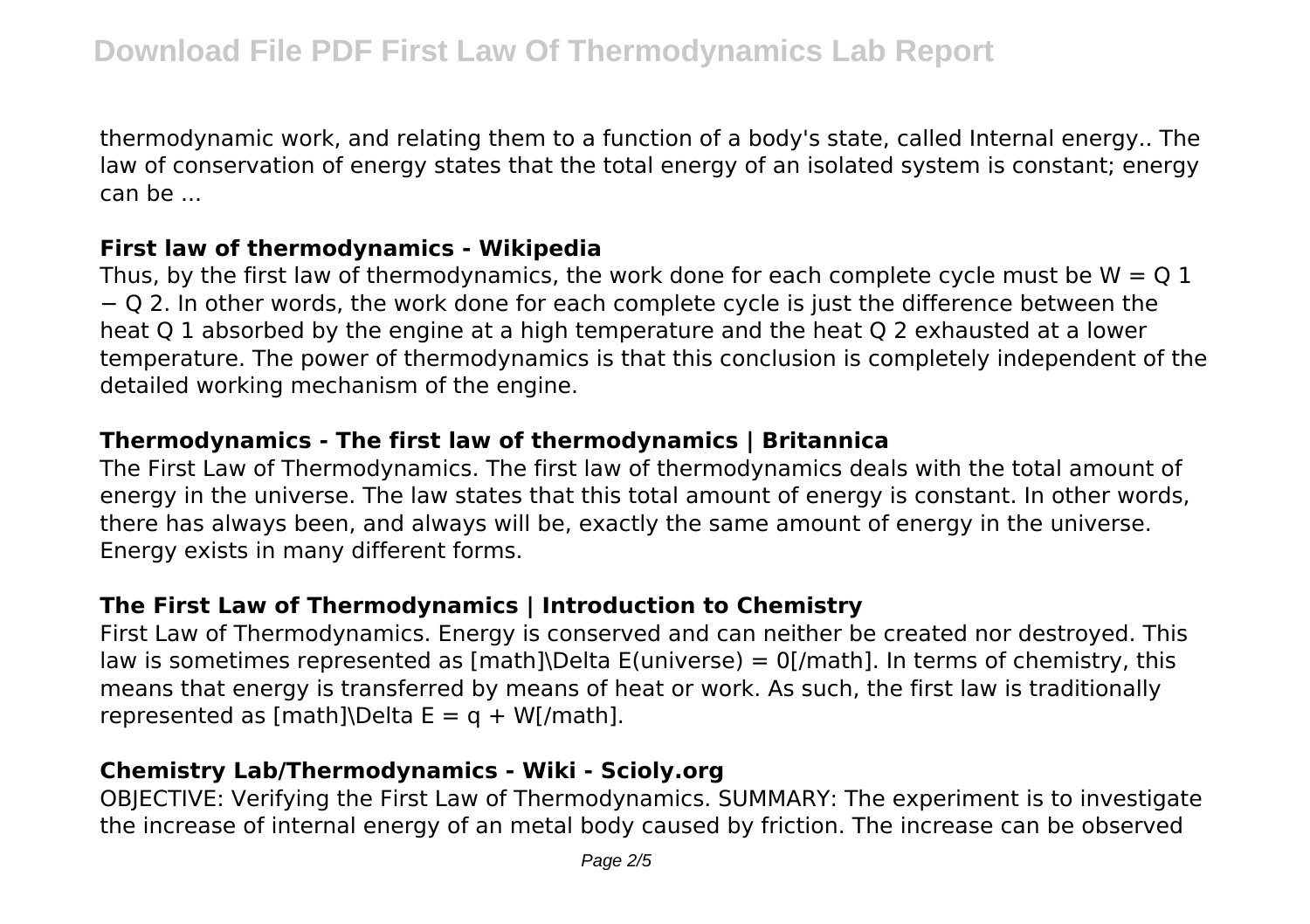by measuring the increase in the temperature of the body, which is proportional to the work done, as the body undergoes no change in the state of aggregation and no chemical reaction occurs.

#### **Physics. Thermodynamics - 3D Virtual Laboratory for PC and ...**

First Law of Thermodynamics Equation. The equation for the first law of thermodynamics is given as;  $\Delta U = q + W$ . Where,  $\Delta U =$  change in internal energy of the system.  $q =$  algebraic sum of heat transfer between system and surroundings.  $W =$  work interaction of the system with its surroundings. Points to Remember

#### **First Law of Thermodynamics - Equations, Limitations, Examples**

The first law of thermodynamics applies the conservation of energy principle to systems where heat transfer and doing work are the methods of transferring energy into and out of the system. The first law of thermodynamics states that the change in internal energy of a system

## **What is the first law of thermodynamics? (article) | Khan ...**

Lab 9 First Law Thermodynamics. What did you observe as heat was added to the system over time? What did you observe as the system cooled down? Consider the balloon and air inside the flask to be a closed system. Use the First Law of Thermodynamics to explain what happened to the balloon as heat was added by the environment?

## **Solved: Lab 9 First Law Thermodynamics What Did You Observ ...**

Newton's Law of Cooling Newton's Law of Cooling states that the hotter an object is, the faster it cools. More precisely, the rate of cooling is proportional to the temperature difference between an object and its surroundings.

## **Heat & Thermodynamics Virtual Lab : Physical Sciences ...**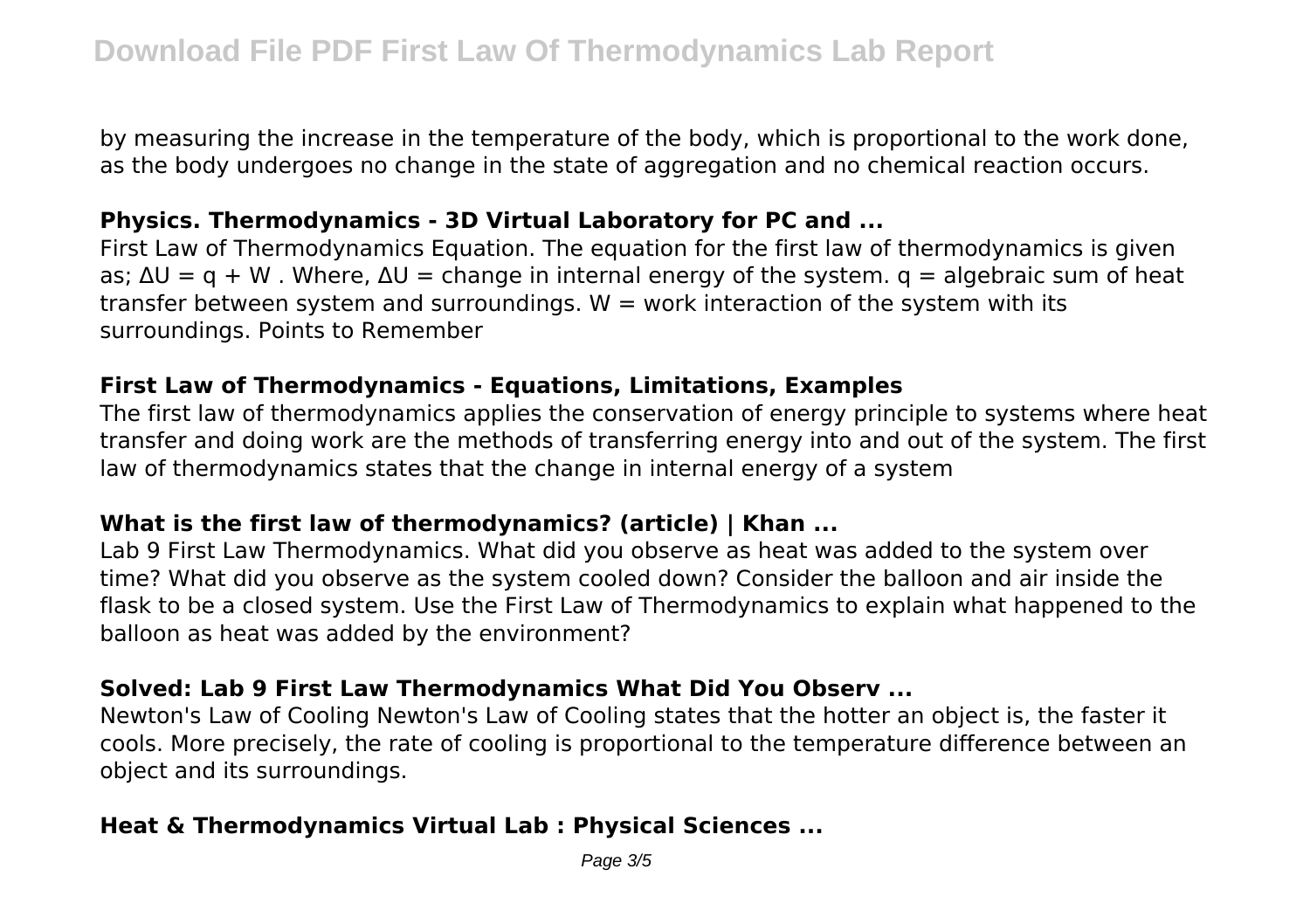The first law of thermodynamics states that the heat added to the system adds to its internal energy, while the work done by the system reduces the internal energy. In symbols, you use ∆U to denote the change in internal energy, Q to stand for heat transfer and W for the work done by the system, and so the first law of thermodynamics is:

## **First Law of Thermodynamics: Definition & Example | Sciencing**

Hess's Law and the First Law of thermodynamics Lab Report.docx. This preview shows page 1 - 2 out of 6 pages. Surname 1 Student's name Instructor's name Course Date Hess's Law and the First Law of thermodynamics Lab Report Abstract This lab determined the NAOH solid enthalpy formation. The exercise was undertaken by mixing the NaOH and HCL in a calorimeter cup and applied a program called logger pro to measure the changes in temperature in the reaction processes.

#### **Hess's Law and the First Law of thermodynamics Lab Report ...**

The relationship between the energy change of a system and that of its surroundings is given by the first law of thermodynamics, which states that the energy of the universe is constant. We can express this law mathematically as follows: (5.2.4) U u n i y =  $\Delta$  U s y s +  $\Delta$  U s u r r = 0 (5.2.5)  $\Delta$  U  $s y s = -\Delta U s u r r$ 

#### **5.2: The First Law of Thermodynamics - Chemistry LibreTexts**

The First Law of Thermodynamics states that heat is a form of energy, and thermodynamic processes are therefore subject to the principle of conservation of energy. This means that heat energy...

# **What Is the First Law of Thermodynamics? | Live Science**

The First Law of Thermodynamics states that energy can be converted from one form to another